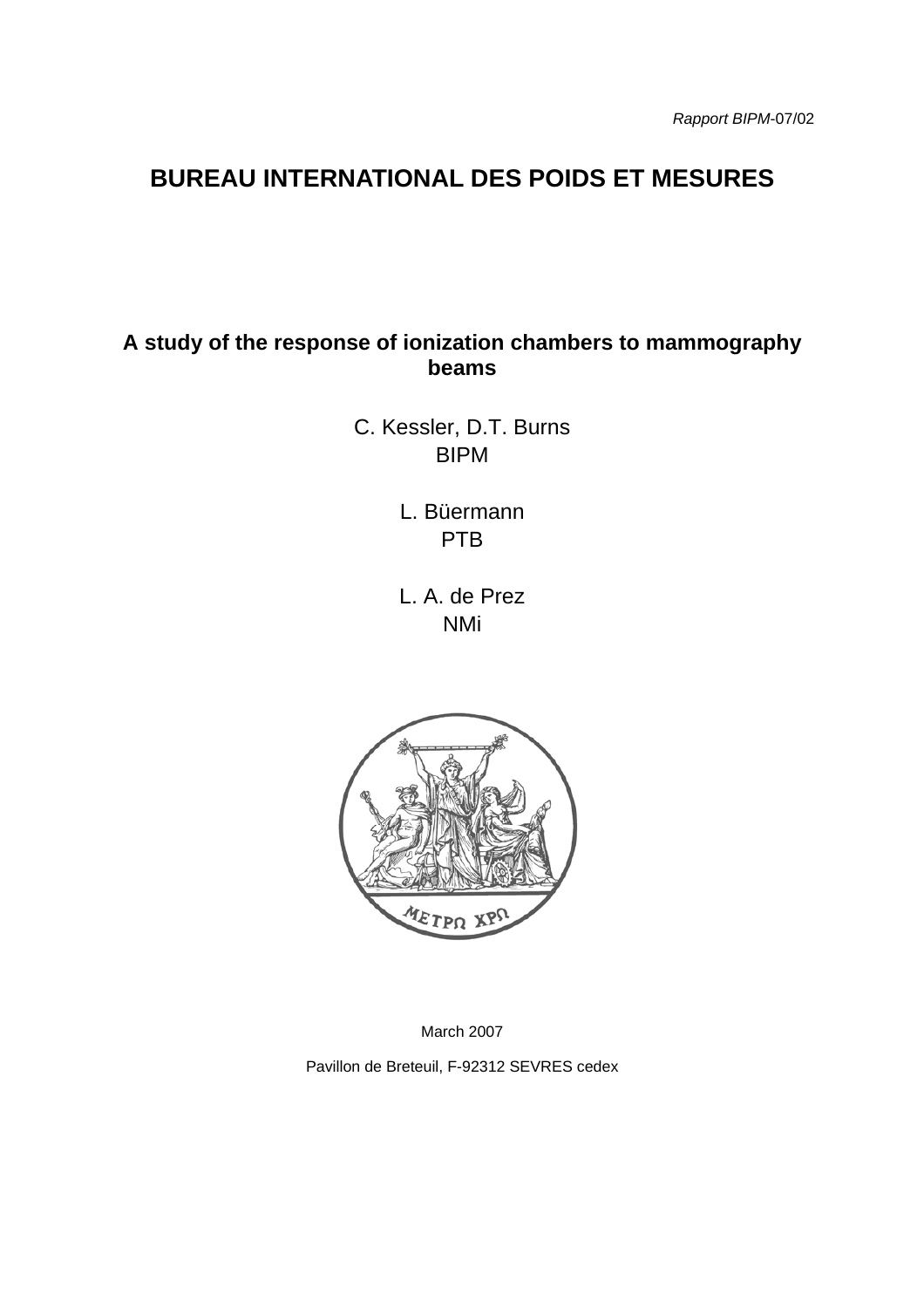#### **A study of the response of ionization chambers to mammography beams**

C. Kessler, D.T. Burns Bureau International des Poids et Mesures, F-92310 Sèvres

L. Büermann Physikalisch-Technische Bundesanstalt, Braunschweig, Germany

> L. A. de Prez Nederlands Meetinstituut, Delft, Netherlands

### **Abstract**

Some simulated mammography radiation beams have been established at the BIPM using a low-energy x-ray tube with a tungsten anode and molybdenum as a filter. The response of two ionization chambers of different types to these beams is compared with that obtained in mammography beams at the PTB and the NMi which were produced with x-ray tubes with molybdenum anodes and molybdenum filters. The relative differences between the chamber responses to these two different types of beams were less than  $7 \times 10^{-3}$  which implies the uncertainty for the transfer of a calibration from one type of beam to the other.

#### **1. Introduction**

New radiation beam qualities have been established at the BIPM using the tungsten-anode low-energy x-ray tube with molybdenum filters (W/Mo beams) to simulate the radiation beams used in clinical mammography. The latter are usually produced using an x-ray tube with molybdenum or rhodium anodes filtered by thin foils of molybdenum or rhodium, sometimes with aluminium added.

Two ionization chambers of type Radcal RC6M and Exradin A11TW have been calibrated in the BIPM W/Mo beams and the responses are compared with those obtained from calibration in Mo/Mo mammography beams. An additional calibration at the CCRI 25 kV quality [1] has been made at all the institutes to consider any differences in their primary standards.

This study is a step towards establishing a mammography comparison and calibration facility at the BIPM.

#### **2. Calibration of the ionization chambers**

Two different types of ionization chamber currently used for mammography dosimetry were chosen for this study. A Radcal 10X5-6M (sn 9112) and an Exradin A11TW (sn 30061) were calibrated in terms of air kerma in the W/Mo beams at the BIPM and in the Mo/Mo beams at the Physikalisch-Technische Bundesanstalt (PTB, Germany) and the Nederlands Meetinstituut (NMi, Netherlands).

The air kerma rate is determined at each laboratory using its own primary air kerma standard by the relation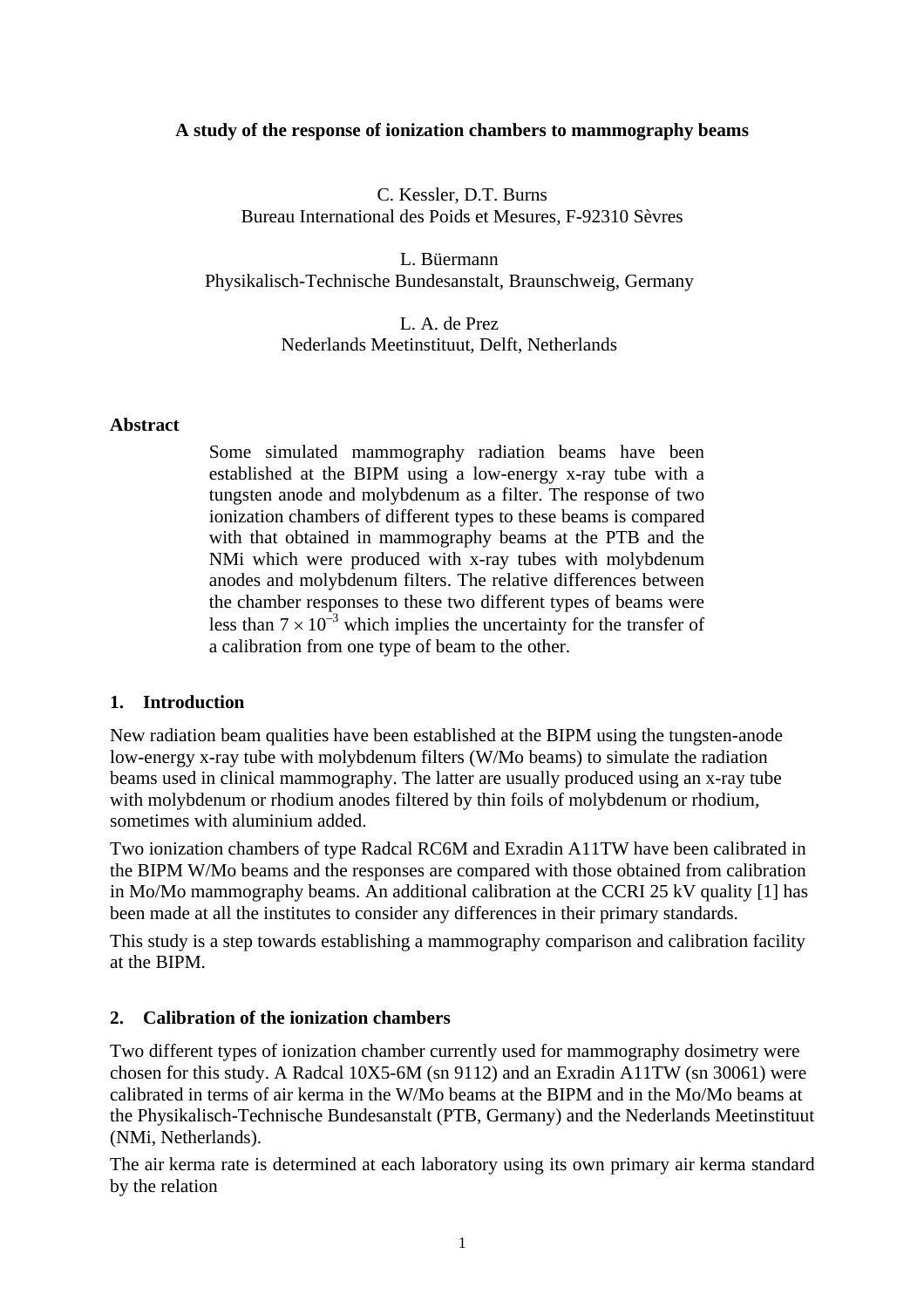$$
\dot{K} = \frac{I}{\rho_{\text{air}} V} \frac{W_{\text{air}}}{e} \frac{1}{1 - g_{\text{air}}} \prod_{i} k_{i}
$$
 (1)

where *V* is the measuring volume,  $\rho_{air}$  is the density of air under reference conditions, *I* is the ionization current under the same conditions,  $W_{air}$  is the mean energy expended by an electron of charge *e* to produce an ion pair in air, *g*air is the mean fraction of the initial electron energy lost by bremsstrahlung production in air, and  $\Pi$   $k_i$  is the product of the correction factors to be applied to the standard. The BIPM standard is described in [2] and [3]; details of the PTB and the NMi standards can be found in [4] and [5], respectively. The NMi standard is similar to the one described by Greening [6].

The calibration coefficient  $N_K$  for an ionization chamber is given by the relation

$$
N_{\kappa} = \frac{\dot{K}}{I_{\text{ch}}} \tag{2}
$$

where  $\ddot{K}$  is the air kerma rate determined by the standard (1) and  $I_{ch}$  is the ionization current measured by the chamber with the associated current-measuring system. The current *I*ch is normalized to the standard conditions of air temperature and pressure chosen for the calibrations ( $T = 293.15$  K,  $P = 101325$  Pa) and a relative humidity of 50 %.

#### *2.1 Irradiation facilities and radiation qualities*

The BIPM low-energy x-ray laboratory houses a constant-potential generator and a tungstenanode x-ray tube with an inherent filtration of 1 mm beryllium. The generating potential is stabilized using an additional feedback system of the BIPM. Rather than use a transmission monitor, the anode current is measured and the ionization chamber current is normalized for any deviation from the reference anode current.

A combination of the tungsten anode with a molybdenum filter of 0.06 mm thickness and different tube voltages was used to simulate clinical mammography radiation beams. Information on the measuring conditions used for calibration of ionization chambers at the BIPM and the establishment of the W/Mo radiation qualities is detailed in [3] and [7], respectively.

The PTB mammographic beam qualities are produced with a unipolar x-ray tube with a molybdenum anode combined with a constant potential generator. The inherent filtration is 1 mm beryllium and the molybdenum filtration is 0.03 mm. Radiation qualities are established for tube voltages in the range from 20 kV to 50 kV.

The PTB CCRI radiation qualities are also realized with a unipolar x-ray tube combined with a constant potential generator. The inherent filtration is 1 mm beryllium.

For both x-ray facilities the high voltage was measured invasively with a voltage divider manufactured and calibrated at PTB. A transmission-type monitor chamber manufactured at PTB was used at both facilities to normalize the x-ray output.

The NMi facility for low-energy x-rays with generating potentials between 10 kV and 50 kV consists of a constant potential generator and two x-ray tubes with either tungsten or molybdenum anode material. Both x-ray tubes have an inherent filtration of 1 mm beryllium. A transmission monitor chamber is used to normalize the x-ray output.

Information on the measuring conditions used for calibration of ionization chambers at NMi and the establishment of Mo/Mo radiation qualities is described in [8].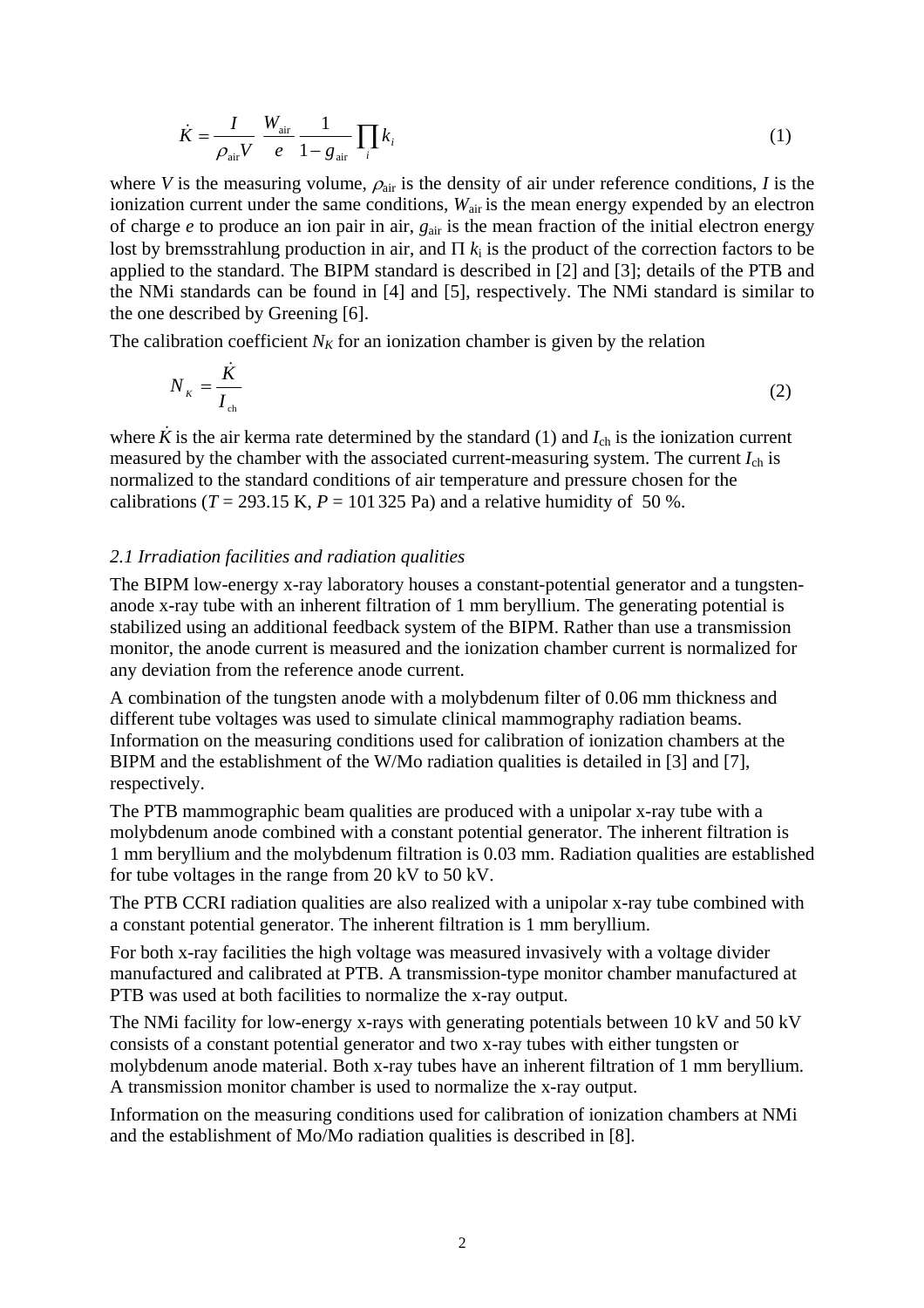The characteristics of the radiation beams used for the calibration of the chambers at each laboratory are listed in Table 1.

| Institute                |            | <b>BIPM</b>      | <b>PTB</b>                   |                  | <b>NMi</b>   |                |
|--------------------------|------------|------------------|------------------------------|------------------|--------------|----------------|
| Anode material           |            | W                |                              | Mo               |              | Mo             |
| Additional<br>filtration |            | $0.06$ mm $Mo^*$ | $0.03$ mm Mo<br>$0.03$ mm Mo |                  |              |                |
| Generating               | <b>HVL</b> | $\dot{K}$        | <b>HVL</b>                   | $\dot{K}$        | <b>HVL</b>   | $\dot{K}$      |
| potential / kV           | $/$ mm Al  | / $mGy s^{-1}$   | $/$ mm Al                    | / $mGy s^{-1}$   | $/$ mm Al    | / $mGy s^{-1}$ |
| 20                       |            |                  | 0.224                        | 0.55             | ---          |                |
| 23                       | 0.332      | 1.000            | ---                          |                  | ---          |                |
| 25                       | 0.342      | 1.000            | 0.282                        | 1.08             | 0.31         | 1.00           |
| 28                       | 0.356      | 1.000            | 0.317                        | 1.07             | $0.12$ **    | 1.00           |
| 30                       | 0.364      | 1.000            | 0.337                        | 1.04             | 0.37         | 1.80           |
| 35                       | 0.388      | 1.000            | 0.374                        | 1.07             | 0.39         | 1.30           |
| 40                       | 0.417      | 1.000            | 0.403                        | 1.09             | 0.41         | 1.30           |
| 50                       | 0.489      | 1.000            | 0.440                        | 1.15             | $- - -$      |                |
| Additional               | ---        |                  | $0.03$ mm Mo                 |                  | $0.03$ mm Mo |                |
| filtration               |            |                  |                              | $+2$ mm Al       |              | $+2$ mm Al     |
| Generating               |            |                  | <b>HVL</b>                   | $\dot{K}$        | <b>HVL</b>   | $\dot{K}$      |
| potential / kV           |            |                  | $/$ mm Al                    | $/$ mGy $s^{-1}$ | $/$ mm Al    | / $mGy s^{-1}$ |
| 20                       |            |                  | 0.450                        | 0.013            | ---          |                |
| 25                       |            |                  | 0.580                        | 0.062            |              |                |
| 28                       |            |                  | 0.633                        | 0.069            | 0.62         | 0.07           |
| 30                       |            |                  | 0.670                        | 0.071            |              |                |
| 35                       |            |                  | 0.749                        | 0.070            |              |                |
| 40                       |            |                  | 0.825                        | 0.069            |              |                |
| 50                       |            |                  | 0.968                        | 0.069            |              |                |

**Table 1. Characteristics of the BIPM, the PTB and the NMi radiation qualities** 

\* 0.423 mm of Be was added to all the qualities for reasons related to the measurement of air attenuation \*\* without Mo filter in this study

The lower part of Table 1 shows the penetrating beams, with the additional 2 mm Al to simulate the patient exit beam. These qualities have not yet been established at the BIPM.

### *2.2 Positioning of the ionization chambers*

At the BIPM, the reference plane is 500 mm from the exit window of the x-ray tube; at the PTB, the reference distance is 1000 mm and 500 mm from the focus of the Mo and W tubes, respectively; at the NMi, the reference distance is 1000 mm. At all three laboratories, the red line around the Radcal chamber, quoted as 8.5 mm behind the front surface of the chamber body, was placed in the reference plane. The reference plane of the Exradin chamber was taken as 3 mm behind the front surface of the chamber body at the BIPM and at the NMi, whereas at the PTB this plane was taken to be 1.5 mm behind the front surface. Additional measurements were made at the BIPM reproducing this PTB set-up to derive a distance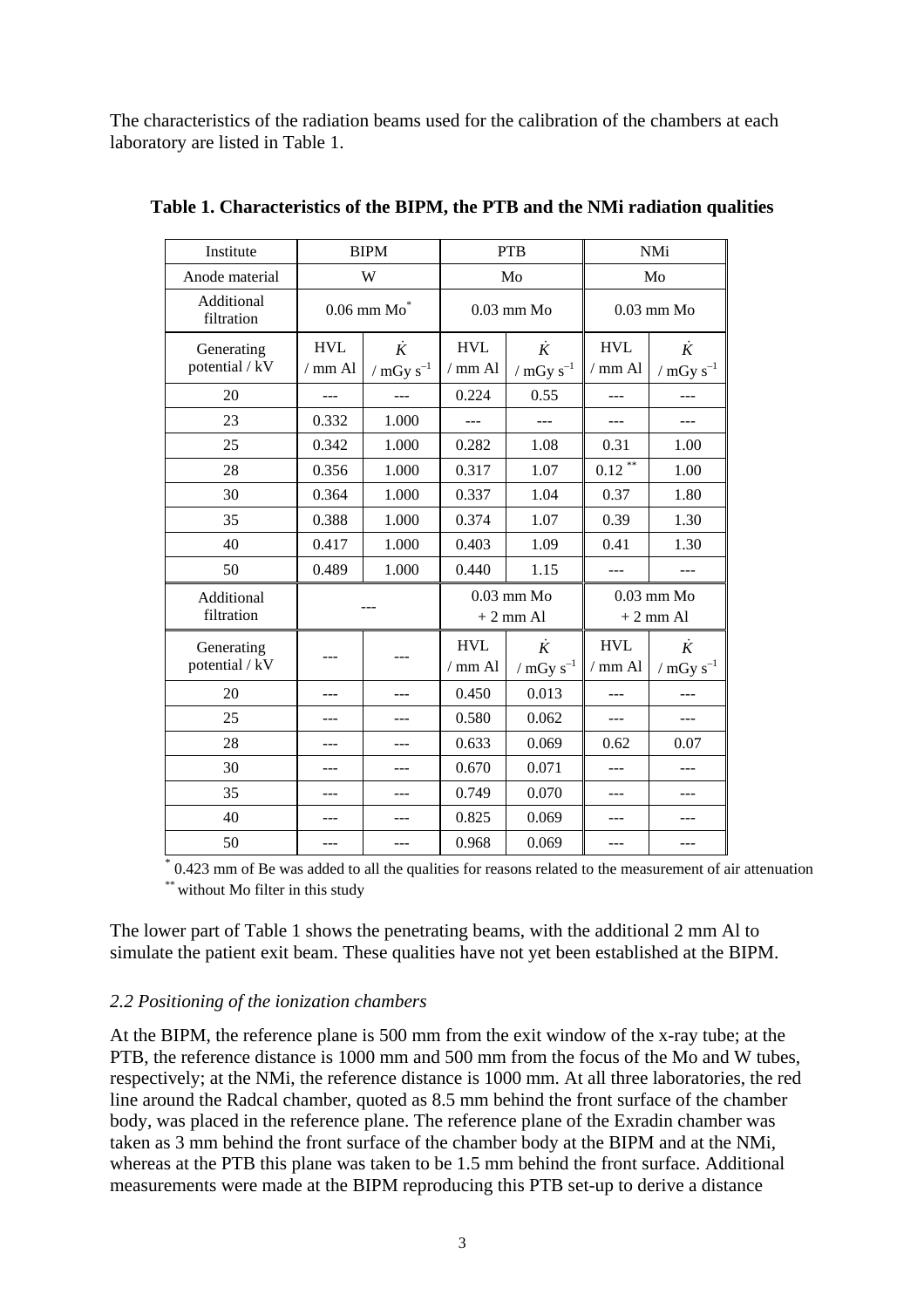correction factor to enable the comparison of the calibration coefficients measured at each laboratory.

# *2.3 Reproducibility of the ionization chambers at the BIPM*

The two ionization chambers have been calibrated periodically at the BIPM. Repeat calibrations over four years show a standard deviation of  $6 \times 10^{-4}$  in the W/Mo beams. The chambers were calibrated before and after the calibrations performed at the PTB and the NMi and the mean of each pair of calibrations was used for this study; the relative standard uncertainty of these mean values was less than  $7 \times 10^{-4}$ .

# **3. Additional measurements**

The ionization chambers were also calibrated at each institute in one of the reference conditions recommended by the CCRI [6], at a quality common to both NMIs and the BIPM, to take into account any differences in the standards and calibration procedures between the NMI and the BIPM. The characteristics of the quality selected are shown in Table 2.

| Radiation quality             | $25 \text{ kV}$ |
|-------------------------------|-----------------|
| Generating potential / kV     | 25              |
| Additional Al filtration / mm | 0.372           |
| Al $HVI$ . $/mm$              | 0.242           |

# **Table 2. Characteristics of the CCRI reference quality**

# **4. Uncertainties**

The uncertainties associated with the calibration of the ionization chambers at the BIPM, PTB and the NMi are listed in Table 3.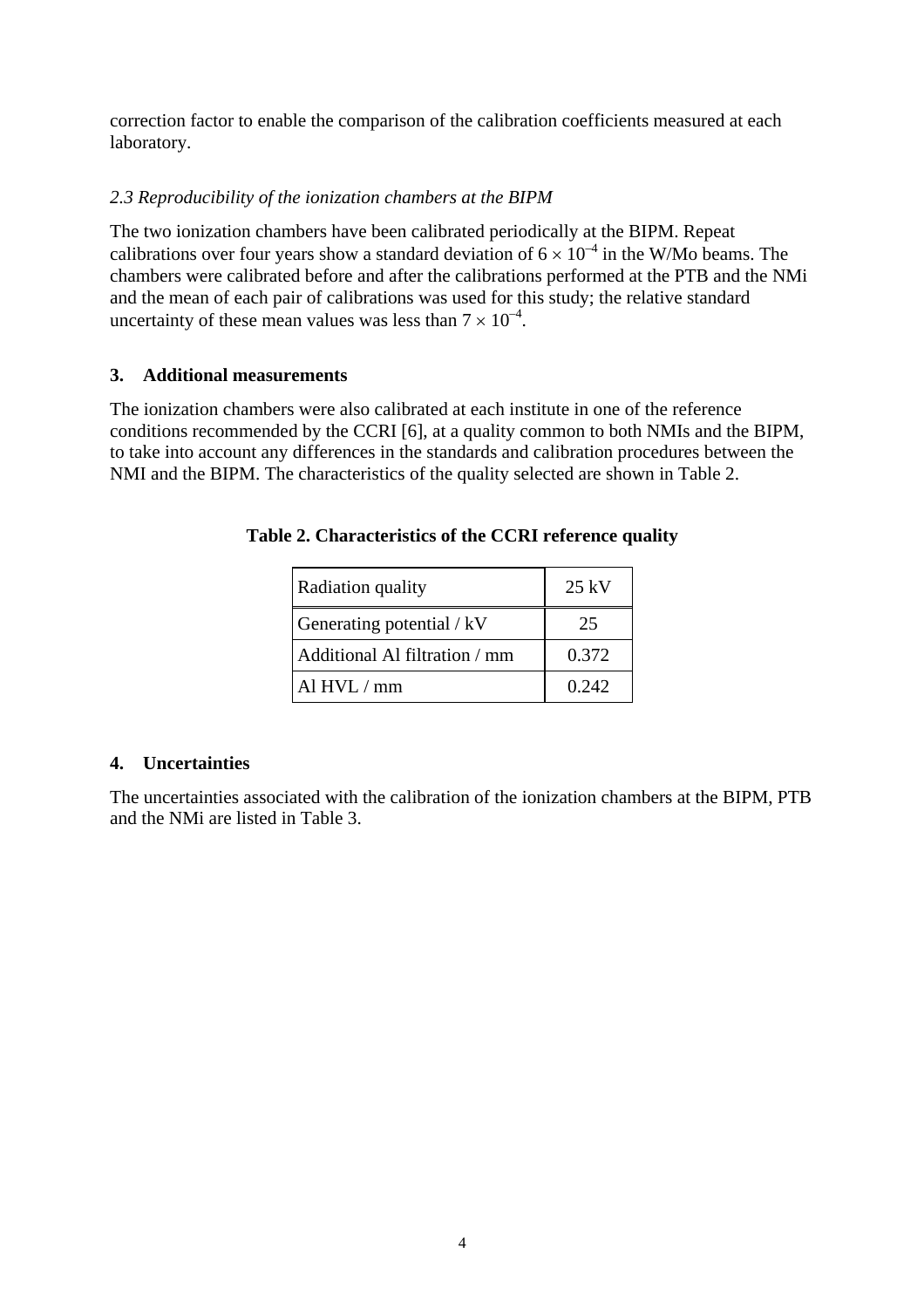## **Table 3. Uncertainties associated with the calibration of the ionization chambers at the BIPM, PTB and the NMi**

| <b>Institute</b>                | <b>BIPM</b> |                                                          |  |
|---------------------------------|-------------|----------------------------------------------------------|--|
| Uncertainty component           |             | $s^{\dagger} \times 10^{2}$ $u^{\ddagger} \times 10^{2}$ |  |
| air kerma rate $K_{\text{std}}$ | 0.06        | 0.19                                                     |  |
| positioning of transfer chamber | 0.01        |                                                          |  |
| ionization current              | 0.02        | 0.02                                                     |  |
| short-term reproducibility      | 0.05        |                                                          |  |
| radial non-uniformity           |             | 0.01                                                     |  |
| quadratic summation             | 0.08        | 0.19                                                     |  |
| Combined uncertainty of $N_K$   | 0.21        |                                                          |  |

| <b>Institute</b>                                                                         | <b>PTB</b>              | <b>Institute</b>                        |                           | <b>NMi</b>                   |  |
|------------------------------------------------------------------------------------------|-------------------------|-----------------------------------------|---------------------------|------------------------------|--|
| Uncertainty component                                                                    | standard<br>uncertainty | Uncertainty component                   | $s^{\dagger} \times 10^2$ | $u^{\ddagger} \times 10^{2}$ |  |
| air kerma free in air                                                                    | 0.29                    | air kerma rate $K_{\text{std}}$         | 0.07                      | 0.24                         |  |
| monitor reading during the primary standard<br>measurement                               | 0.05                    | positioning of the transfer<br>chamber  |                           | 0.03                         |  |
| air density correction of monitor reading<br>during primary standard measurement         | 0.04                    | ionization current                      | 0.06                      | 0.01                         |  |
| actual distance of PK100                                                                 | 0.01                    | short-term reproducibility              | 0.10                      |                              |  |
| monitor reading during the secondary<br>standard measurement                             | 0.05                    | quadratic summation                     | 0.14                      | 0.24                         |  |
| air density correction of monitor reading<br>during secondary standard measurement       | 0.04                    | <b>Combined uncertainty of</b><br>$N_K$ | 0.28                      |                              |  |
| reading of the secondary standard ionization<br>chamber                                  | 0.10                    |                                         |                           |                              |  |
| actual distance secondary standard chamber                                               | 0.01                    |                                         |                           |                              |  |
| air density correction for reading of<br>secondary standard chamber                      | 0.04                    |                                         |                           |                              |  |
| correction factor for the inhomogeniety of<br>the radiation field in the reference plane | 0.06                    |                                         |                           |                              |  |
| Combined uncertainty of $N_K$                                                            | 0.33                    |                                         |                           |                              |  |

‡ *u* represents the relative standard uncertainty estimated by other means (type B).

#### **5. Results and discussion**

The calibration coefficients measured at each institute in the mammography beams,  $N_{K,\text{mq}}$ , were normalized to the calibration coefficient for the CCRI 25 kV quality,  $N_{K,\text{CCR} 25 \text{ kV}}$ , determined at each laboratory, to remove any differences between the primary standards. The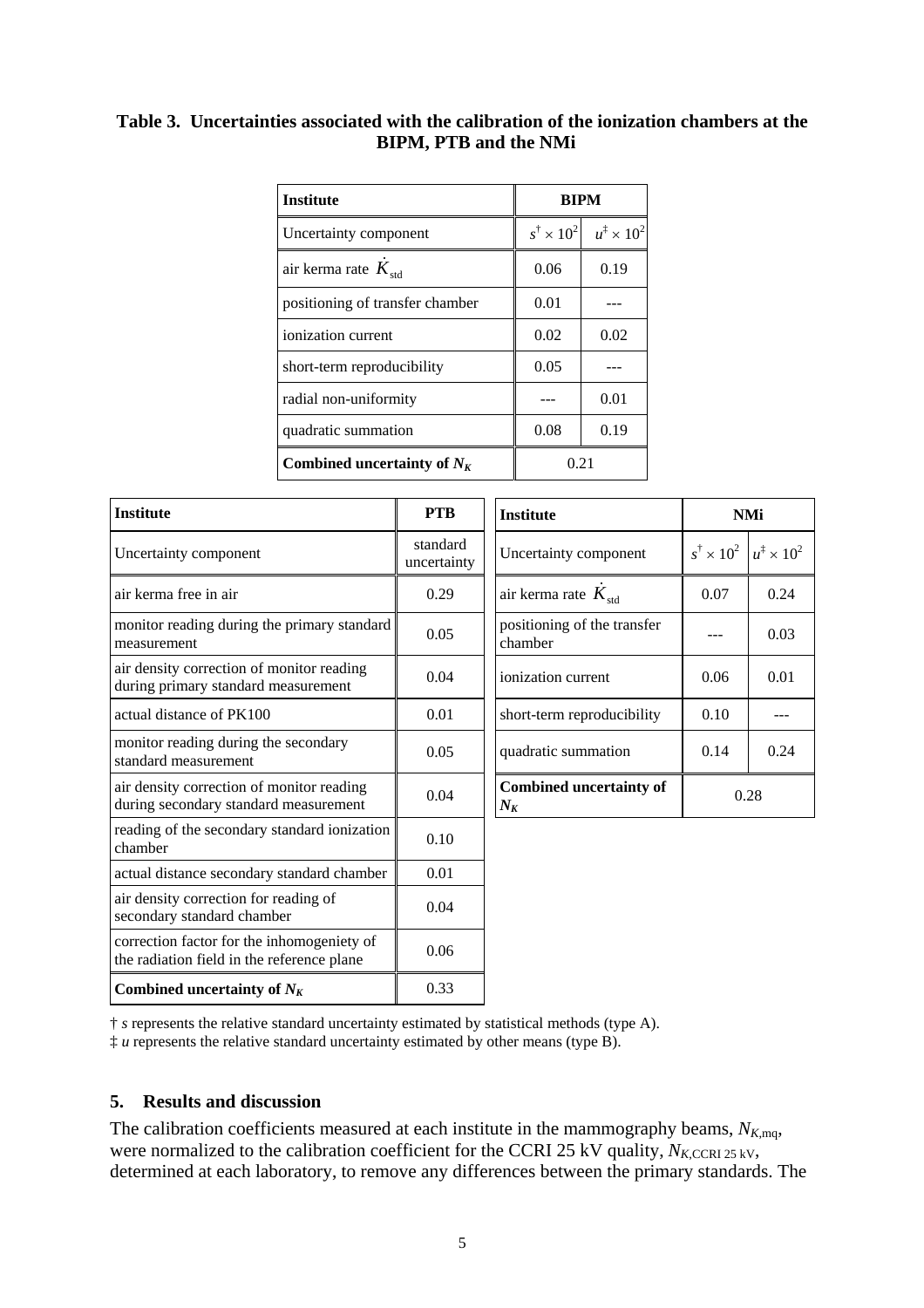calibration results for each laboratory are plotted as a function of HVL in Figures 1 to 4. Each figure includes the chamber calibration results for the W/Mo beams at the BIPM. The uncertainty bars plotted in the figures represent the combined standard uncertainties, after removing correlations in the  $N_{K,\text{mq}}$  and  $N_{K,\text{CCR} 25 \text{ kV}}$  values for each laboratory.

The results for the Exradin chamber calibrated at the PTB and at the NMi are shown in Fig. 1 and Fig. 2, respectively.



Exradin A11TW-30061

Fig. 1. Normalized calibration coefficients for the Exradin chamber calibrated at the PTB and at the BIPM



Exradin A11TW-30061

Fig. 2. Normalized calibration coefficients for the Exradin chamber calibrated at the NMi and at the BIPM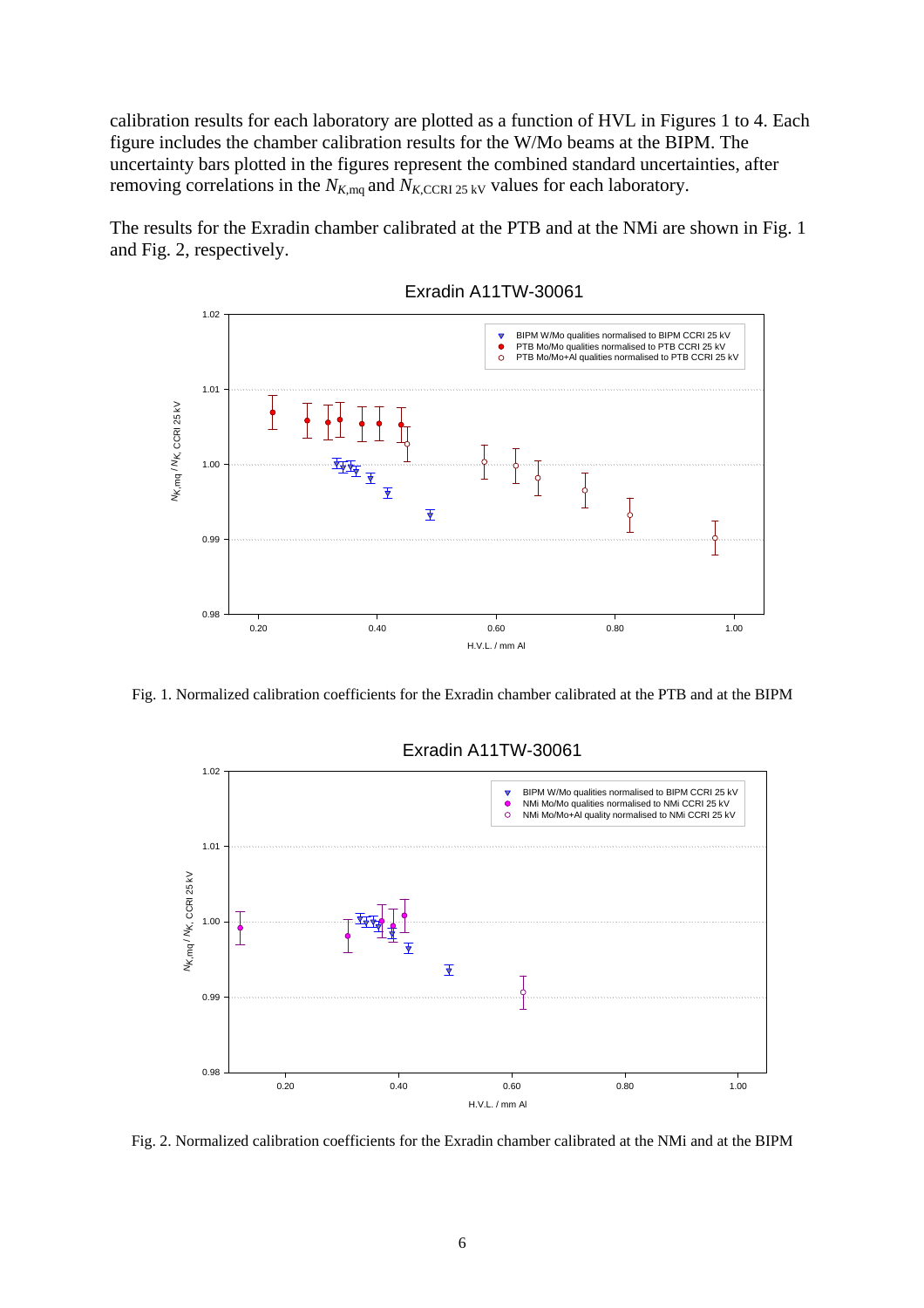The response of the Exradin chamber in the lower HVL range corresponding to the Mo/Mo beams appears to be flatter than the response in the BIPM W/Mo beams. Considering the same HVL range for both types of radiation beams (from 0.3 mm Al to 0.4 mm Al), the calibration coefficients measured at the PTB are constant at the level of  $5 \times 10^{-4}$ , while for the W/Mo beams the chamber shows a slight energy dependence of  $4 \times 10^{-3}$ . The consistency of the calibration performed at the NMi in the Mo/Mo beams is around  $4 \times 10^{-3}$  when the same energy range is considered. For the qualities Mo/(Mo+Al), the HVL values range from 0.45 mm Al to 1.00 mm Al and the energy dependence increases up to  $1 \times 10^{-2}$ .

The PTB and the NMi calibration results for the Radcal chamber are shown in Fig. 3 and Fig. 4, respectively.



Radcal RC6M-9112

Fig. 3. Normalized calibration coefficients for the Radcal chamber calibrated at the PTB and at the BIPM



Fig. 4. Normalized calibration coefficients for the Radcal chamber calibrated at the NMi and at the BIPM